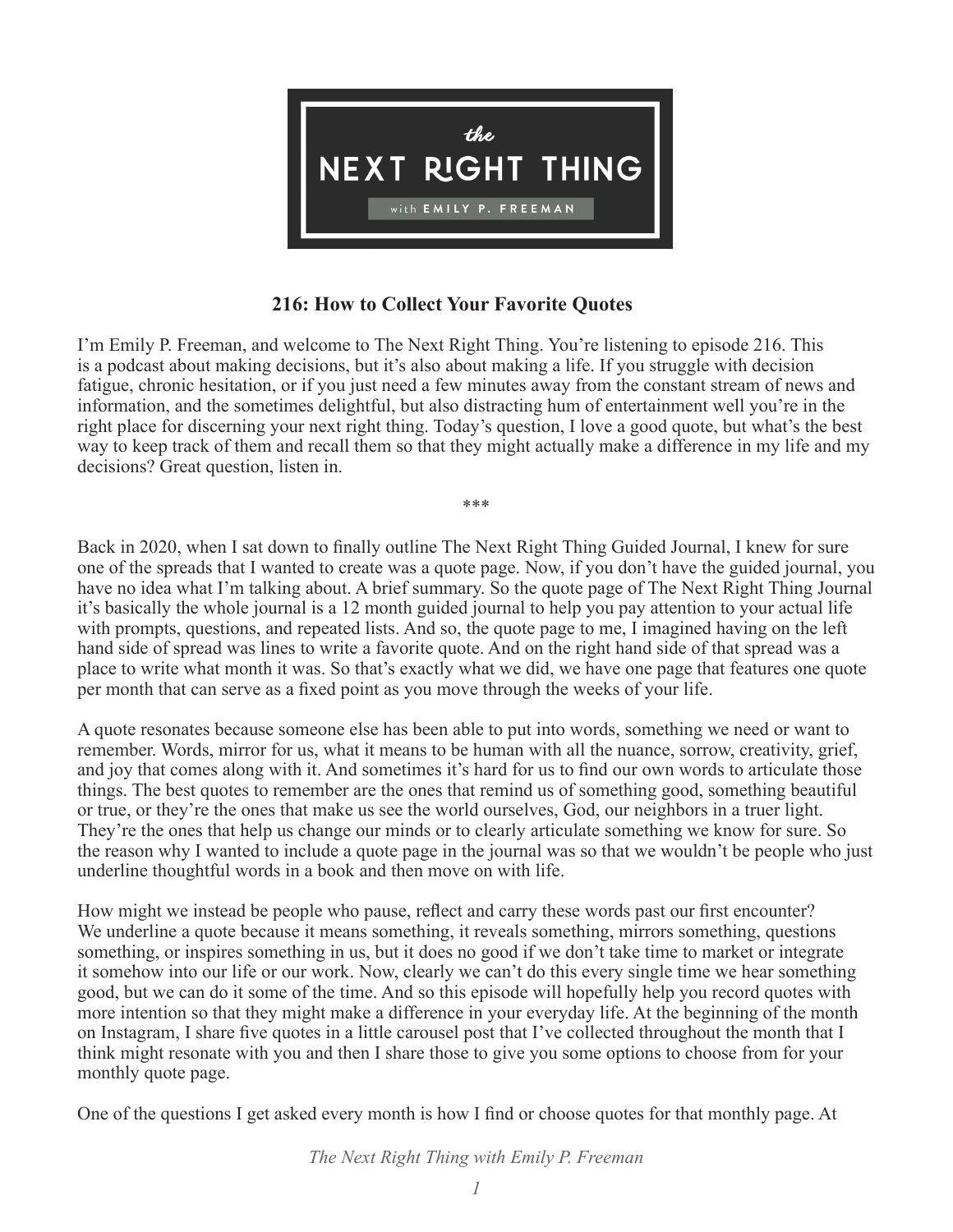first, the question confused me because it's just something that I do, I don't think about how I do it or have a process for it. But when I sat down to answer that question, I realize I actually do have a process. And I'm going to share that with you here in the episode. But I also understand that a lot more people might struggle with choosing a quote for the month. Then I thought, and the reasons might be many, but I will list two. One might be you're a reader and you're someone who collects so many quotes. You read so much or you pay so close attention. You have so many concepts in your head that over time, it's really hard to choose one that feels like it's going to represent the month or that you're going to be somehow making a permanent statement.

And that feels too restricting. Well to that, I will say, for example, using The Next Right Thing Guided Journal, that page isn't necessarily a direction for the whole month, it's just an intention. So I choose my quotes in just a few minutes. I just pick something that was meaningful when I read it first time. Sometimes it's a concept I want to remember to carry with me through the month. Other times, it's just for that moment. For example, my quote two months ago in my journal was from Scott Erickson's books, "Say Yes" on page 17. He said, "You can always tell a voice of fear when it asks you to leave instead of show up." Or last month I wrote down a quote from Brian Zahnd's book, his book's called When Everything's on Fire on page 41, he wrote, "In a secular age, suspicious of the sacred. We still know deep down that some things really are sacred, but sometimes we don't know how sacred they are until they're on fire."

Writing those quotes down, actually help me remember throughout the month. When I felt like disappearing or like I didn't belong, I recognized that as the voice of fear, thanks Scott. Because I wrote them down, they stayed top of mind and helped me to see, for example, all the sacred things in my life and in the lives of people around the world that may have otherwise gone unnoticed until they started to disappear, catch fire or were in danger of extinction. So that's one reason why you may struggle to fill out a quote page in the journal is because there's so many and you can't just choose one. Well, the good news is there's no wrong. There's not just one exact right quote, just pick one and move on.

But the second reason is what the episode is all about. And this will more broadly apply not just to The Next Right Thing Guided Journal, although that was my prompt to think about this concept, but it will hopefully apply to you if you're just a person in the world who likes to keep track of quotes, but you don't know a good system for doing it. If you don't have a way of organizing or keeping track of meaningful quotes that you come across, then you might, when it comes time to you needing a quote or wanting to have something to remember, something to write down, you might resort to Googling inspiring quotes about hope or something random like that. Instead of pulling from things that your past self has already decided are meaningful to you. So that's the problem that I want to help try to solve by sharing with you, how I keep track of and categorize meaningful quotes that I come across.

So here's how it works. And I'm going to try to keep it simple, but remember this is not the right way, it's just my way. You might hear what I do and you think Emily, you are ridiculous, and I have a much better way. Well, by all means my friend carry on and do it your way and then tell us how you do it so we can learn from you. But if you need a little inspiration, here's how organizing quotes works for me. It starts as it always does with collection. And this has to happen as you go along. Where do I look? Well, it's just as I'm living my actual life, probably the most obvious thing we think of when we think of quote collection or organization is quotes that we get from books. So that's fiction, nonfiction or memoir. It could also be though quotes from movies or shows lectures, sermons.

It could be something from the evening news or something you see on Instagram. You could be an online essay or blog reader, or it could just be quotes from conversations. How in the world do you find a way to organize quotes and concepts that you hear in all areas of life that you want to remember? Well, first of all, those places, I just mentioned, those are all places that we pay attention to and spaces where we keep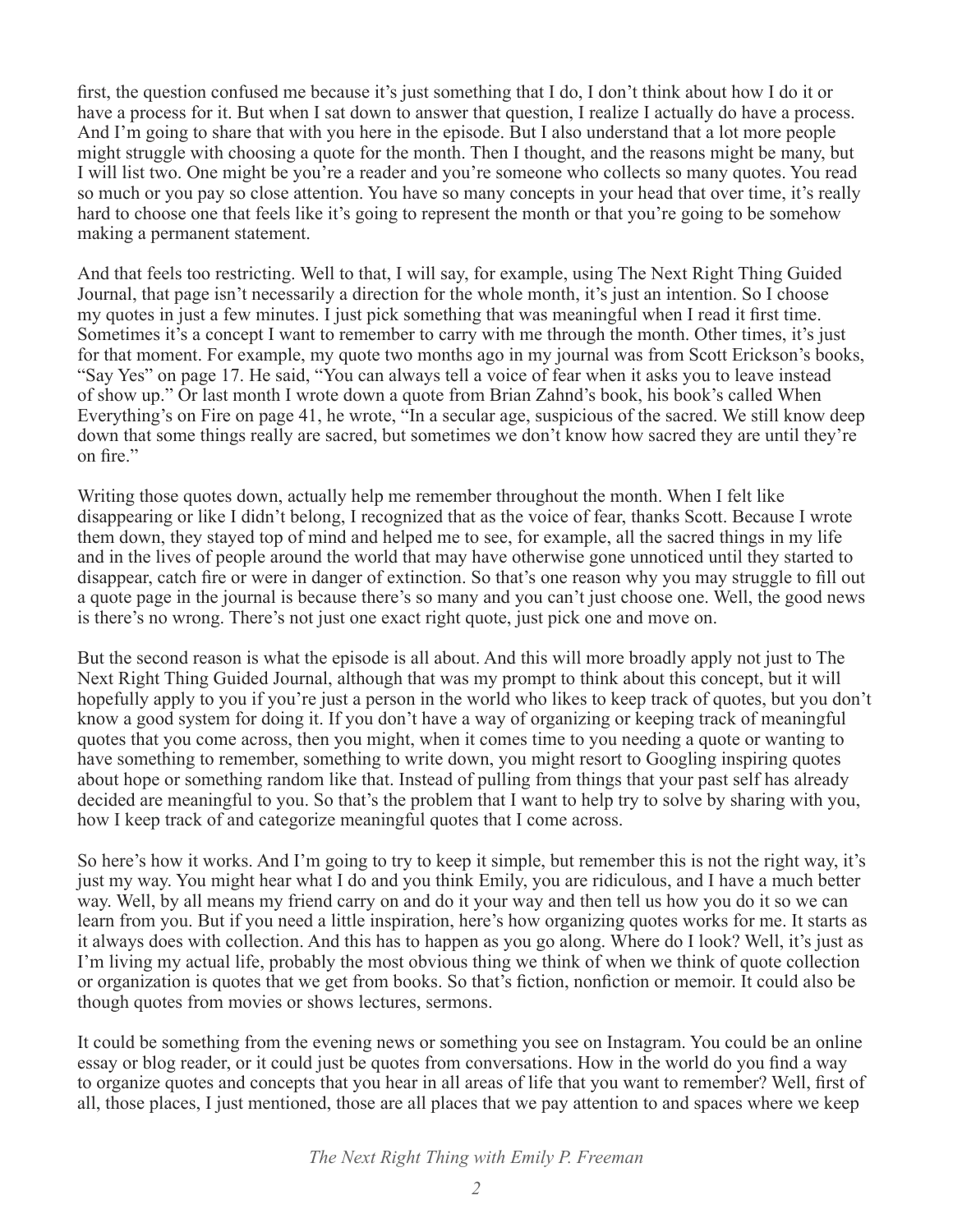our ears and eyes opened just as human people in the world. But in some ways you might have to train yourself to a new way of seeing and paying attention. This comes more naturally for some than others, but it is something we can all learn. Another thing you have to train yourself to do is to always have a way to record. It doesn't have to be my way, but for example, when I'm reading, I always have a pen or a pencil, because the way that I mark a quote I want to remember, I put a little dot in the margin.

So to be honest with you, most quotes that are meaningful to me are simply marked with a dot in the margin and that's it. They never move beyond the book, but if it's something that's extra compelling, it will begin its journey into one of primarily four buckets. And this is where it gets fun. So if that quote is one that I want to really remember and maybe use again or refer back to, I have one of four options. Number one, my personal journal, two, the notes app on my phone, three, Evernote on my laptop or my desktop, and four, Google sheets. Now I'm going to walk through all four of those buckets, what they're for and how I use them. So number one, quotes that I want to hold onto for the purpose of personal development or spiritual formation, those are going to be recorded in my Moleskin journal.

Literally I take my hand and I write the quote out, write there on whatever is the next newest page in the journal. I don't have a special section for it. I don't necessarily even title a certain way. It's just in order of the date, the next page that comes up, that's where I would put the quote. When I come across a quote that speaks to me personally, like I said before, I'll first mark it with a dot and the margin that might be where it stays, but sometimes I will copy it directly into that Moleskin journal, where I keep my daily writing, sermon notes and notes from when I meet with my spiritual director. So I have a journal just for that. I always record the quote with quotation marks, the full name of the person who said the words. And if I found it in a book, the name of the book and the page number where it was found.

Now this is the best practice just for all of us, but it started fully for me once I became a professional writer and I had to cite my sources down to the page number. And now it's just a habit everywhere, which I think is a really good habit to have. So that's the first bucket, quotes for personal development or spiritual formation I record in my handwritten journal. How do I use those quotes? Well, aside from just my monthly reflection of looking back at my journal and see what resonated, this is also the category that I probably most often pull from when filling out, for example, that quote page in my Next Right Thing Guided Journal. It may also inspire something that I'm learning, so I'll record it when I write down my what I learned this season list, a lot of times that's what those quotes inform something personal to me, something that I've been thinking through or praying through or paying attention to in my own personal development or in my life with God.

So that's the first category where I write the quote and how I use it. The second category are for short form concepts. This is what I call definitions. Now definition quotes, I keep on my phone just in the notes app and it's under a title called Definitions for Life. Anytime I hear or read someone define a complicated concept with simple language, y'all I write it down. For example, in my Definitions for Life app, I have several short definitions for spiritual formation from James Brian Smith, Richard Foster. One of my favorites comes from Michael John Cusick, who says, quote, "The work of spiritual formation is to tend the gap between what we believe and what we experience." You hear that it's one simple sentence, a great clear definition of spiritual formation. Is it complete? No, but it's a great quote to serve as a starting point for the conversation of, well, what is spiritual formation? So other definitions that I have in that document, I have one for race, one for trauma, one for passion, love, apathy, ministry.

And one that stands out is one I heard from my friend and colleague, Keas Keasler, who I think was quoting the book, The Three Battlegrounds written by Francis Frangipane, who said, "The definition of bitterness is unfulfilled revenge." So that's another bucket. When I'm reading along and I see something that very succinctly and shortly defines something that might otherwise take a whole lot of words to define, I record those in my notes app with quotations and with the person who said it. I will say usually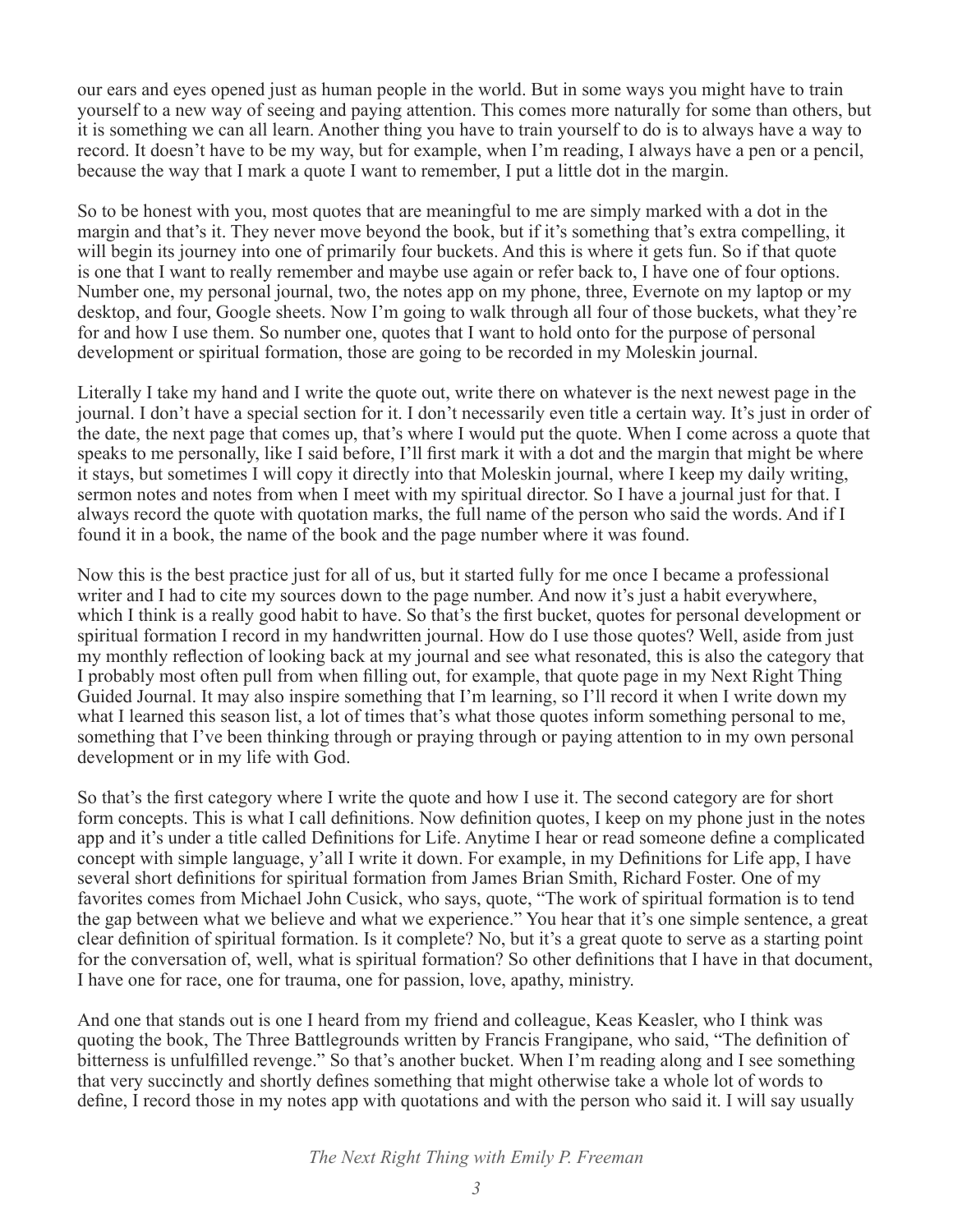those are ones I hear on the fly, but if I do read it in a book, I will also of course include the title of the book and the page I read it on. How do I use those definitions once I record them? Well, one episode of this podcast was inspired directly from the notes app of definitions. I have a few definitions of spiritual direction that I wrote down. And eventually over time I realized that I'd never really defined spiritual direction here for us in On The Next Right Thing podcast.

And so that one definition that I wrote down years ago became episode 167, spiritual direction for beginners. Also, when I'm teaching and I use some of these common terms, these notes app definitions come in handy to pull from so that I'm certain that the listener or the student that we're all on the same page. Sometimes it's those simple words that we use all the time in conversation, but they can confuse if we all have different definitions of the thing that we're talking about. And so those quotes are really valuable to me because those are usually really helpful for conversation starters or for defining our terms at the beginning of a lecture or an episode, or just a conversation like I said before. So first category, personal development, spiritual formation, second category, short form concepts, what I call definitions. Now onto our third category, and this might be one of the broadest for me, and that is current projects, keeping track of quotes to use for current projects.

Where do I put these quotes? Well, these, I add to Evernote and I have Evernote, I can access it on the internet. You can have an app also for your laptop, your phone, your desktop, and I can use it in all those places, but I use Evernote for all of my current project. So for example, if I'm working on a book about an elephant, I'm not, but if I was to, well, I would have a notebook, an Evernote called Elephants. And then every time I see a quote that relates to anything about my topic, I would drop that quote into the quote section so whatever other content I'm working on, on my book about elephants, by the way, someone is going to really think I'm writing a book about elephants, I'm not, but just for the sake of conversation, I would have lots of notes in that notebook.

That's how Evernote language is. You have a notebook and then you can have smaller notes that you use. And one of my notes would be quotes, but then I would probably have other notes, like for chapters I might be writing or for research that I've done. And one of them would just be dedicated strictly to quotes and I'd be able to pull from them. I have a section in Evernote for my creative direction clients, people I work with one on one. I have a section for each potential book idea that I have. And I also have a section in Evernote for this podcast. To use a specific and real example, this podcast is its own notebook in Evernote. So the notes for The Next Right Thing podcast is each note is an episode, but I also have a note that is for quotes and that means that, for example, this is how I use it. This is the use for these quotes.

If I come across a quote about discernment or decision making, I go to Evernote, I navigate my way to The Next Right Thing notebook. I scroll to the note titled Quotes, and then I'll write in whatever the quote was about decision making or discernment. Sometimes if I feel stuck for an episode topic, I'll just browse that quote section of the notebook to see if something sparks my interest. These quotes are also the ones that often show up at the end of the episode, if you'll notice in all these episodes I do, I usually end with a quote. Sometimes those quotes are from things that I've read along the way or things that I've been listening to that have found their way into quotes section of Evernote. The final category is for long form concepts and where I keep quotes for long form concepts are organized in a Google sheet as a topical database.

That sounds very detailed. It's a mess, but I will tell you how I do it. These are quotes that I run across that are meaningful to me and are a subject that I'm always broadly interested in, like The Wizard of Oz or spiritual formation, creativity, productivity, quiet, beauty, human connection, and behavior, all of these broad, giant topics, they're not book ideas, but they're just things that always peak my interest. Sometimes it's also certain people in the news or certain current events. They interest me, but I'm not necessarily working on any particular project. And so the way I organize those quotes, it's easier for me to do in just a